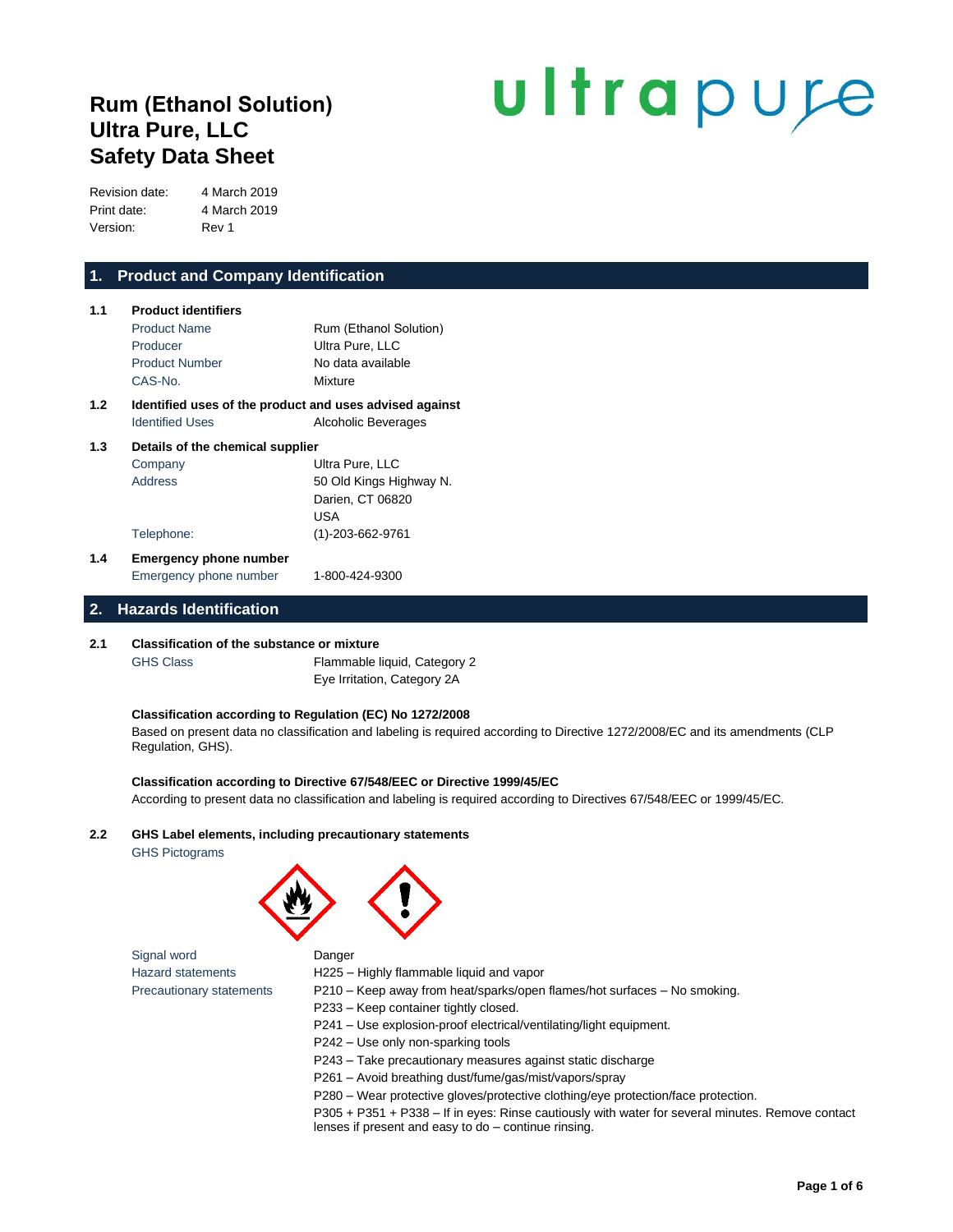#### **2.3 Hazards not otherwise classified (HNOC) or not covered by GHS** - None

#### **3. Composition/Information on Ingredients**

#### **3.1 Product mixture**

| Synonyms     | Ethyl Alcohol 80%; Ethanol; Methylated Spirits |
|--------------|------------------------------------------------|
| Formula      | No data available; mixture                     |
| Molecular wt | Mixture                                        |
| CAS-No.      | Mixture                                        |
| EC-No.       | Mixture                                        |
|              |                                                |

| <b>Chemical Name</b> | CAS-No. | EC-No.                                                                                                                                                                      | <b>Ingredient Percent</b> |
|----------------------|---------|-----------------------------------------------------------------------------------------------------------------------------------------------------------------------------|---------------------------|
| <b>Ethyl Alcohol</b> | 64-17-5 | 200-578-6                                                                                                                                                                   | $>55\%$                   |
| <b>Remarks</b>       |         | There are no additional hazardous ingredients greater than or equal to 1.0 wt% concentration or<br>carcinogenic ingredients greater than or equal to 0.1 wt% concentration. |                           |

#### **4. First Aid Measures**

| 4.1 | Description of first aid measures |                                                                                                                             |  |
|-----|-----------------------------------|-----------------------------------------------------------------------------------------------------------------------------|--|
|     | General advice                    | Consult a physician. Show this safety data sheet to the doctor in attendance.                                               |  |
|     | Skin contact                      | Wash off with soap and water. Consult a physician if symptoms occur.                                                        |  |
|     | Eye contact                       | Rinse thoroughly with plenty of water for at least 15 minutes and consult a physician if symptoms<br>occur.                 |  |
|     | Inhalation                        | In case of difficult breathing, move person to fresh air. Consult a physician if symptoms occur.                            |  |
|     | Ingestion                         | Never give anything by mouth to an unconscious person. Rinse mouth with water and consult a<br>physician if symptoms occur. |  |
| 4.2 |                                   | Most important symptoms and effects, both acute and delayed                                                                 |  |
|     | Symptoms and effects              | The most important known symptoms and effects are described in the labelling (see section 2.2)<br>and in section 11.        |  |
| 4.3 |                                   | Indication of any immediate medical attention and special treatment needed                                                  |  |

# **5. Fire Fighting Measures**

Other first aid No data available

#### **5.1 Suitable (and unsuitable) extinguishing media** Suitable extinguishing media Use dry powder, alcohol-resistant foam, water in large amounts, carbon dioxide. Use extinguishing measures that are appropriate to local circumstances and the surrounding environment. **5.2 Special hazards arising from the substance or mixture** Special hazards **Interpret isolate from oxidizers, heat, sparks, electrical equipment and open flame. Closed containers may** explode if exposed to extreme heat. Applying to hot surfaces requires special precautions. Empty container very hazardous! Continue all label precautions. **5.3 Advice for firefighters** Protective equipment Water spray may be ineffective on fire but can protect fire-fighters and cool closed containers. Use fog nozzles if water is used. Do not enter confined fire-space without full bunker gearWear selfcontained breathing apparatus for firefighting if necessary.

#### **6. Accidental Release Measures**

| 6.1 | Personal precautions, protective equipment, and emergency procedures |                                                                                                                                                                                                                                                      |  |
|-----|----------------------------------------------------------------------|------------------------------------------------------------------------------------------------------------------------------------------------------------------------------------------------------------------------------------------------------|--|
|     | Personal precautions                                                 | Vapors may ignite explosively & spread long distances. Prevent vapor buildup. Keep unprotected<br>personnel away. Ventilate spill area. Remove all ignition sources. Filter respirator for organic<br>vapors. For personal protection see section 8. |  |
| 6.2 | <b>Environmental precautions</b>                                     |                                                                                                                                                                                                                                                      |  |
|     | Environmental precautions                                            | In case of large spills, dike spill to prevent runoff into sewers and drains. Recover as much of the<br>material as possible.                                                                                                                        |  |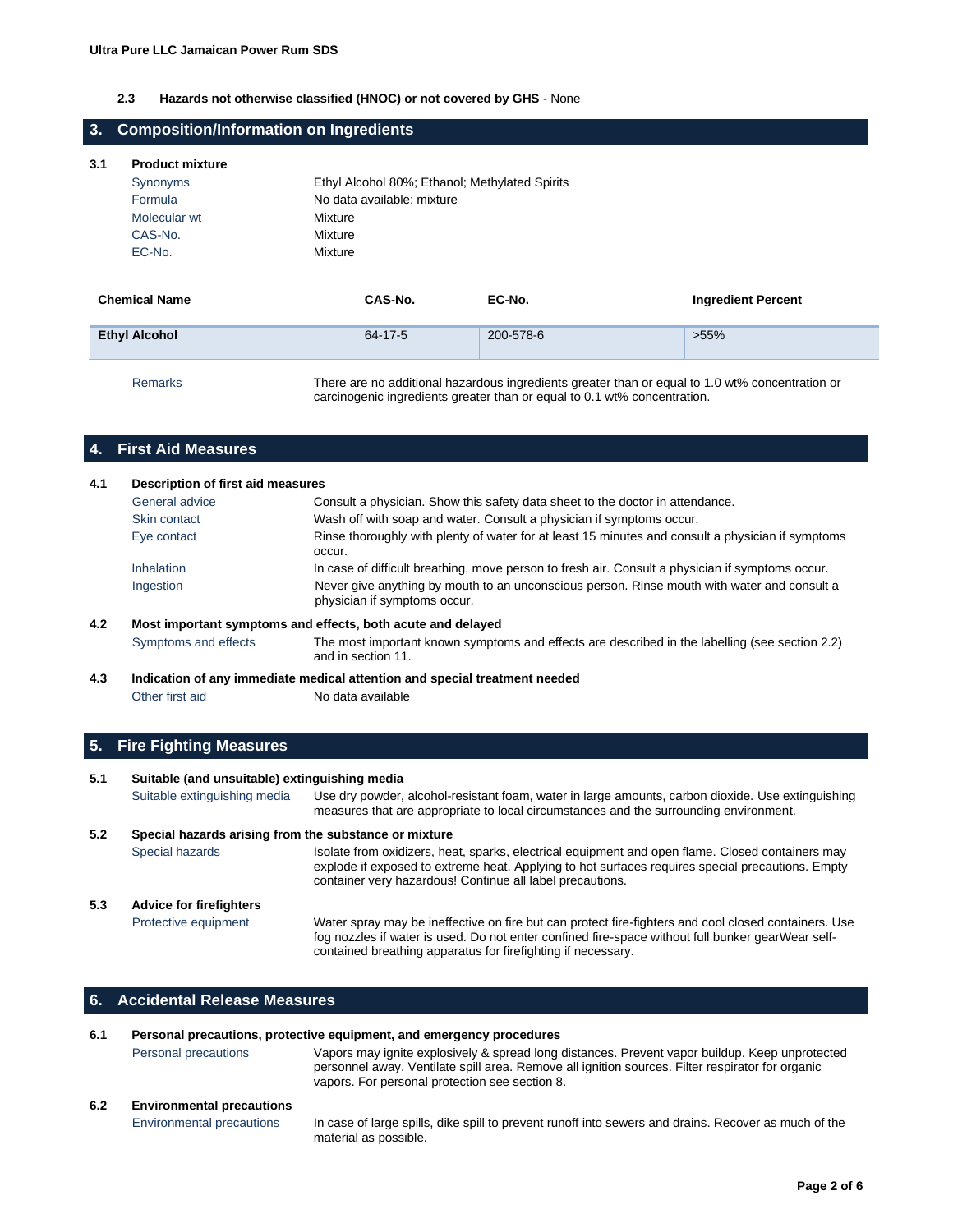#### **6.3 Methods and materials for containment and cleaning up**

Methods for cleanup Soak up with inert absorbent material and dispose. Keep in suitable, closed containers for disposal.

#### **6.4 References to other sections**

Other references For disposal see section 13.

#### **7. Handling and Storage**

#### **7.1 General hygiene considerations**

General hygiene **Avoid contact with skin and eyes. In case of large quantities of vapor or mist, use local exhaust or** general dilution ventilation to control exposure within applicable limits. For precautions see section 2.2.

#### **7.2 Precautions for safe handling** Safe handling precautions lsolate from oxidizers, heat, sparks, electric equipment & open flame. Use explosion-proof equipment. Use only with adequate ventilation. Avoid breathing of vapor or spray mist. Avoid contact with skin & eyes. Wear OSHA Standard goggles or face shield. Consult Safety Equipment Supplier. Wear goggles, face shield, gloves, apron & footwear impervious to material. Wash clothing before reuse. Avoid free fall of liquid. Ground containers when transferring. Do not flame cut, saw, drill, braze, or weld. Empty container very hazardous! Continue all label precautions! Keep container tightly closed in a dry and well-ventilated place. **7.3 Conditions for safe storage, including any incompatibilities**

Other storage conditions Keep in fireproof surroundings. Keep separated from strong oxidants. Keep cool. Do not store above 49 C/128 F. Keep container tightly closed & upright when not in use to prevent leakage.

#### **8. Exposure Controls/Personal Protection**

#### **8.1 Control and exposure limits recommended by the chemical manufacturer**

| <b>MATERIAL</b>                                                                | CAS-No. | EC-No.    | <b>TWA (OSHA)</b> | TLVA (ACGIH) |
|--------------------------------------------------------------------------------|---------|-----------|-------------------|--------------|
| Ethanol                                                                        | 64-17-5 | 288-578-6 | $1000$ ppm        | 1000 ppm A4  |
| This product contains no EPA Hazardous Air Pollutants (HAP) in amounts > 8.1%. |         |           |                   |              |

This product contains no EPA Hazardous Air Pollutants (HAP) in amounts > 8.1%.

#### **8.2 Appropriate engineering controls**

Engineering controls Handle in accordance with good industrial hygiene and safety practice. Wash hands before breaks and at the end of workday. Use adequate ventilation where dust forms to keep concentration under exposure control limits.

#### **8.3 Individual protection measures, such as personal protective equipment**

| Respiratory protection | None required for consumer use. For manufacturing quantities: where risk assessment shows air-<br>purifying respirators are appropriate use a full-face respirator with multipurpose combination (US) or<br>type ABEK (EN 14387) respirator cartridges as a backup to engineering controls. If the respirator is<br>the sole means of protection, use a full-face supplied air respirator. Use respirators and<br>components tested and approved under appropriate government standards such as NIOSH (US) or<br>CEN (EU). |
|------------------------|----------------------------------------------------------------------------------------------------------------------------------------------------------------------------------------------------------------------------------------------------------------------------------------------------------------------------------------------------------------------------------------------------------------------------------------------------------------------------------------------------------------------------|
| Eye/face protection    | None required for consumer use. For manufacturing quantities: safety glasses with side-shields<br>conforming to EN166 are recommended. Use equipment for eye protection tested and approved<br>under appropriate government standards such as NIOSH (US) or EN 166 (EU).                                                                                                                                                                                                                                                   |
| Hand protection        | None required for consumer use. For manufacturing quantities: handle with gloves. Gloves must be<br>inspected prior to use. Use proper glove removal technique (without touching glove's outer surface)<br>to avoid skin contact with this product. Dispose of contaminated gloves after use in accordance<br>with applicable laws and good laboratory practices. Wash and dry hands.                                                                                                                                      |
| Body protection        | None required for consumer use. For manufacturing quantities: wear impervious clothing. The<br>type of protective equipment must be selected according to the concentration and amount of the<br>dangerous substance at the specific workplace.                                                                                                                                                                                                                                                                            |

#### **9. Physical and Chemical Properties**

#### **9.1 Information on basic physical and chemical properties**

| a) | Appearance             | Liquid            |
|----|------------------------|-------------------|
| b) | Odor                   | Characteristic    |
| C) | Odor threshold         | No data available |
| d) | рH                     | $4 - 8.5$         |
| e) | Melting/freezing point | -130°C (-202°F)   |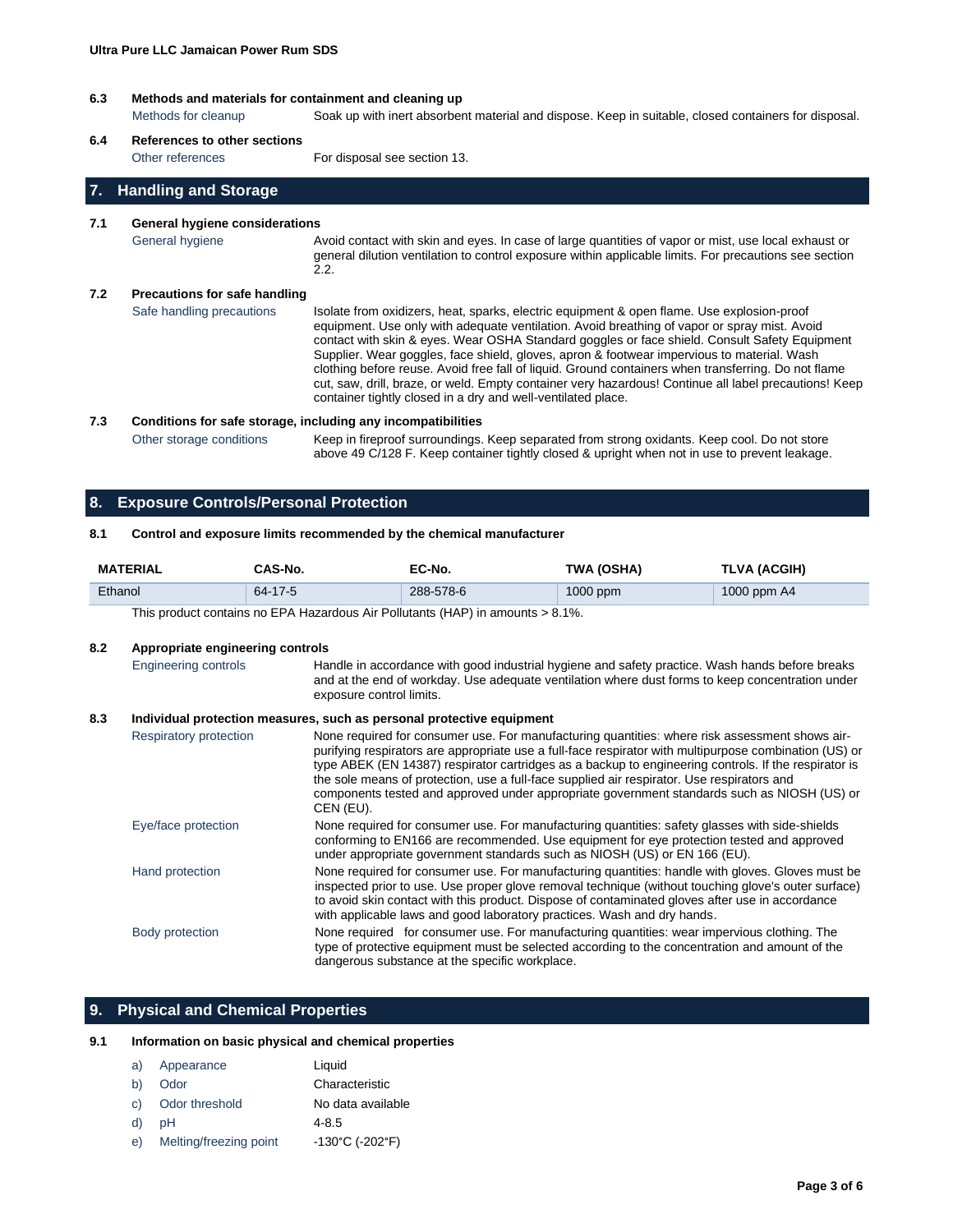| f)      | Boiling point                                   | >78.3°C (173°F)                                                  |
|---------|-------------------------------------------------|------------------------------------------------------------------|
| g)      | Flash point                                     | 55 % vol. 23.0°C 70 % vol. 21.0°C 85 % vol. 18.5°C               |
|         |                                                 | 60 % vol. 22.0°C 75 % vol. 20.5°C 90 % vol. 16.5°C               |
|         |                                                 | 65 % vol. 21.5°C 80 % vol. 20.0°C 95 % vol. 14.0°C               |
| h)      | <b>Evaporation rate</b>                         | 3                                                                |
| i)      | Flammability (solid, gas)                       | No data available                                                |
| j)      | Upper/lower flammability<br>or explosive limits | Upper (UEL): No data available<br>Lower (LEL): No data available |
| k)      | Vapor pressure                                  | $3.3 - 19$ %v/v                                                  |
| $\vert$ | Vapor density                                   | 59mm Hg                                                          |
| m)      | <b>Relative density</b>                         | 55 %vol. 0.91996 70 %vol. 0.88556 85 %vol. 0.84485               |
|         |                                                 | 60 %vol. 0.90911 75 %vol. 0.87279 90 %vol. 0.82918               |
|         |                                                 | 65 %vol. 0.89765 80 %vol. 0.85927 95 %vol. 0.81138               |
| n)      | Water solubility                                | Soluble in water                                                 |
| $\circ$ | <b>Partition coefficient</b><br>octanol/water   | No data available                                                |
| p)      | Auto-ignition temp                              | 363°C (685°F)                                                    |
| q)      | Decomposition temp                              | No data available                                                |
| r)      | <b>Viscosity</b>                                | No data available                                                |
|         |                                                 |                                                                  |

# **10. Stability and Reactivity**

| 10.1 | Reactivity                                      |                                                                                                                                                           |
|------|-------------------------------------------------|-----------------------------------------------------------------------------------------------------------------------------------------------------------|
|      | Reactivity                                      | No data available                                                                                                                                         |
| 10.2 | <b>Chemical stability</b><br>Chemical stability | Stable under ordinary conditions of use and storage. Hygroscopic.                                                                                         |
| 10.3 | Possibility of hazardous reactions              |                                                                                                                                                           |
|      | Hazardous reactions                             | Hazardous polymerization will not occur.                                                                                                                  |
| 10.4 | <b>Conditions to avoid</b>                      |                                                                                                                                                           |
|      | Conditions to avoid                             | Heat. flames. and sparks. Extreme temperatures and direct sunlight.                                                                                       |
| 10.5 | Incompatible materials                          |                                                                                                                                                           |
|      | Incompatible materials                          | Reacts slowly with calcium hypochlorite, silver oxide and ammonia, causing fire and explosion<br>hazard. Oxidizing materials can cause vigorous reaction. |
| 10.6 | Hazardous decomposition products                |                                                                                                                                                           |
|      |                                                 | .                                                                                                                                                         |

Hazardous products Hazardous decomposition products formed under fire conditions. - Carbon oxides In the event of fire. see section 5.

## **11. Toxicological Information**

#### **11.1 Information on toxicological effects**

| <b>Acute toxicity</b>             |                               |
|-----------------------------------|-------------------------------|
| Acute oral toxicity               | LD50 10480 mg/kg bodyweight   |
| Acute dermal toxicity             | LD 50 15800 mg/kg bodyweight  |
| Acute inhalation toxicity         | LC50 >999999 mg/l             |
| <b>Skin corrosion/irritation</b>  |                               |
| Skin corrosion irritation         | No data available             |
| Serious eye damage/eye irritation |                               |
| Eye damage/eye irritation         | Causes serious eye irritation |
| Respiratory or skin sensitization |                               |
| Respiratory sensitizer            | No data available             |
| Skin sensitizer                   | No data available             |
| Germ cell mutagenicity            |                               |
| Mutagenicity                      | No data available             |
|                                   |                               |

#### **Suspected cancer agent**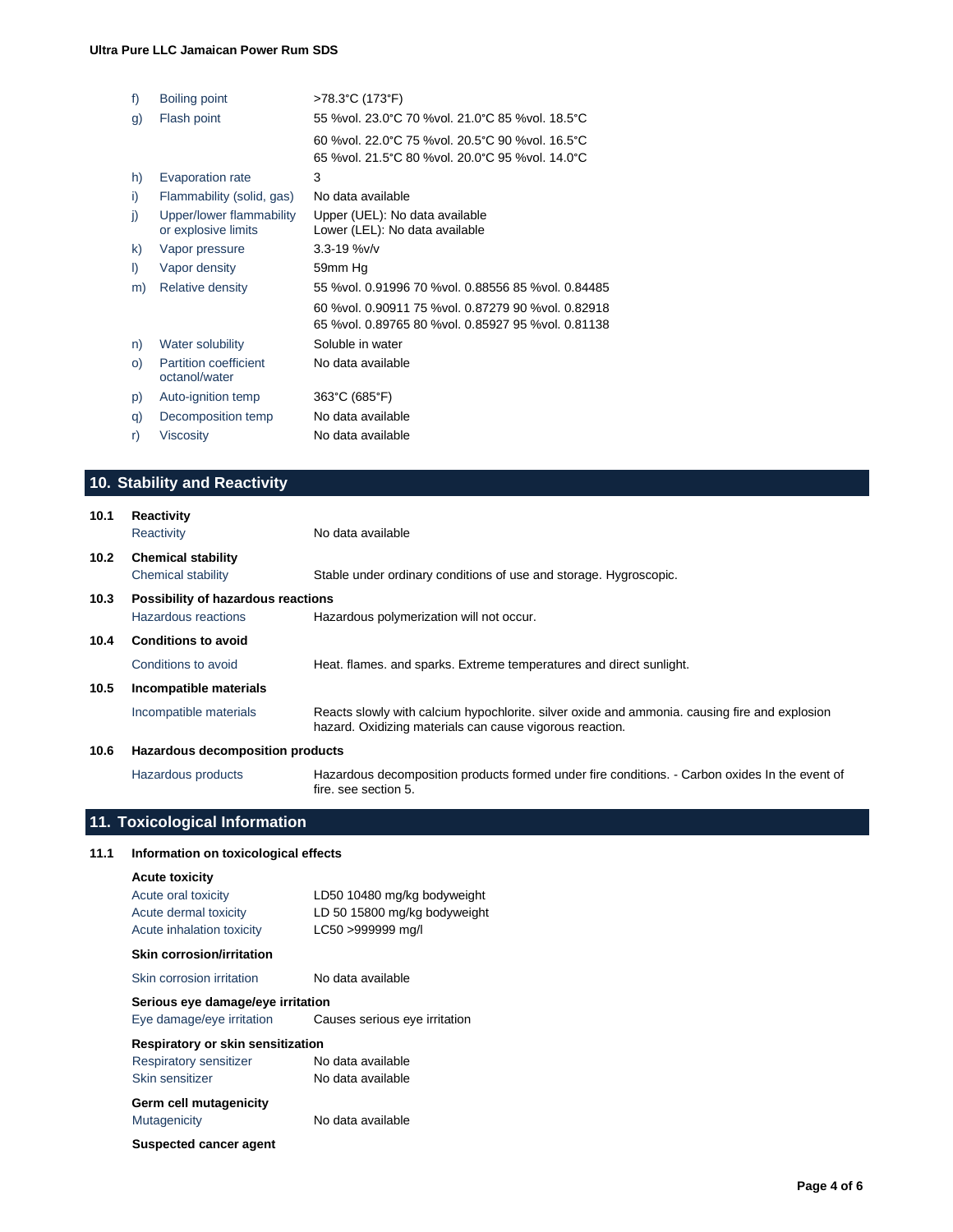|      | <b>ACGIH</b>                                 | No component of this product present at levels greater than or equal to 0.1% is identified as a<br>carcinogen or potential carcinogen. |
|------|----------------------------------------------|----------------------------------------------------------------------------------------------------------------------------------------|
|      | <b>NTP</b>                                   | No component of this product present at levels greater than or equal to 0.1% is identified as a<br>carcinogen or potential carcinogen. |
|      | <b>OSHA</b>                                  | No component of this product present at levels greater than or equal to 0.1% is identified as a<br>carcinogen or potential carcinogen. |
|      | <b>IARC</b>                                  | No component of this product present at levels greater than or equal to 0.1% is identified as a<br>carcinogen or potential carcinogen. |
|      | <b>Reproductive toxicity</b>                 |                                                                                                                                        |
|      | Reproductive toxicity                        | This product is not reported to produce mutagenic. embryotoxic. teratogenic. or reproductive effects<br>in humans.                     |
|      | <b>Aspiration hazard</b>                     |                                                                                                                                        |
|      | Aspiration hazard                            | No data available                                                                                                                      |
|      | 12. Ecological Information                   |                                                                                                                                        |
| 12.1 | <b>Ecotoxicity (aquatic and terrestrial)</b> |                                                                                                                                        |
|      | Ecotoxicity                                  | LC50 fishes 1 14200 mg/l                                                                                                               |
|      |                                              | EC50 other aquatic organisms 1 5012 mg/l waterflea                                                                                     |
|      |                                              | EC50 other aquatic organisms 2 275 mg/l                                                                                                |
| 12.2 | Persistence and degradability                |                                                                                                                                        |
|      | Degradability                                | Not established                                                                                                                        |
| 12.3 | <b>Bioaccumulation potential</b>             |                                                                                                                                        |
|      | <b>Bioaccumulation</b>                       | Not established                                                                                                                        |
| 12.4 | <b>Mobility in soil</b>                      |                                                                                                                                        |
|      | Mobility in soil                             | No data available                                                                                                                      |
| 12.5 | <b>Results of PBT and vPvB assessment</b>    |                                                                                                                                        |
|      | PBT/vPvB assessment                          | Not available as chemical safety assessment not required/not conducted.                                                                |

#### **13. Disposal Considerations**

# **13.1 Waste treatment methods**

Waste treatment disposal Waste disposal must be in accordance with appropriate Federal. State. and local regulations. This product. if unaltered by use. may be disposed of by treatment at a permitted facility or as advised by your local hazardous waste regulatory authority

#### **14. Transport Information**

#### **16. DOT**

*15.*

UN number: 1170 Class: 3 Packing group: II Proper shipping name: Ethanol Mixture Reportable Quantity (RQ): Poison Inhalation Hazard: No **21. TDG** UN number: 1170 Class: 3 Packing group: II EMS-No: F-E, S-D Proper shipping name: ETHANOL **23. IMDG** UN number: 1170 Class: 3 Packing group: II EMS-No: F-E, S-D Proper shipping name: ETHANOL **25. IATA** UN number: 1170 Class: 3 Packing group: II EMS-No: F-E, S-D Proper shipping name: ETHANOL

#### **27. Regulatory Information**

#### **15.1 Safety. health. and environmental regulations specific to the product or mixture**

| SARA 302 Components        | No chemicals in this material are subject to the reporting requirements of SARA Title III. Section<br>302.                                                                           |
|----------------------------|--------------------------------------------------------------------------------------------------------------------------------------------------------------------------------------|
| SARA 311/312 Hazards       | Fire Hazard, acute health hazard, chronic health hazard                                                                                                                              |
| <b>SARA 313 Components</b> | This material does not contain any chemical components with known CAS numbers that exceed<br>the threshold (De Minimis) reporting levels established by SARA Title III. Section 313. |